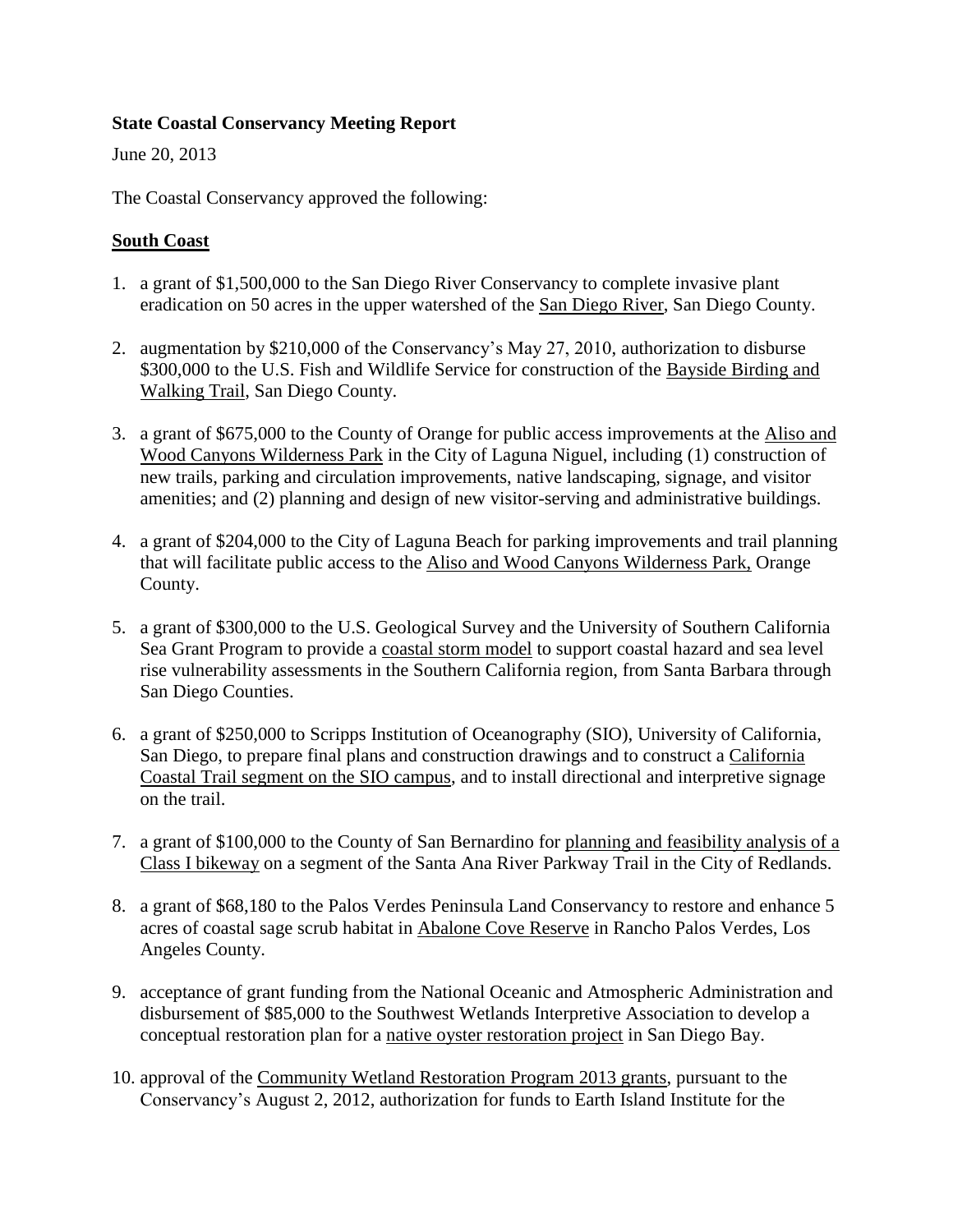#### **Coastal Conservancy Meeting Report Page 2 June 20, 2013**

Community Wetland Restoration Grant Program, as follows, with the indicated maximum amounts:

- a. \$10,800 to the Santa Barbara Urban Creeks Council for the Mission Canyon Cape Ivy Eradication Project, Santa Barbara County.
- b. \$29,950 to Once Upon a Watershed for the Healthy Watershed Series and \$27,800 to the Ventura Hillsides Conservancy for the Ventura River Upper Estuary Volunteer Restoration & Wetland Education Program, Ventura County.
- c. \$29,500 to the Los Angeles Conservation Corps for the Playa Del Rey Habitat Restoration Project and \$30,000 to Heal the Bay for the Compton Creek Pilot Restoration Project, Los Angeles County.
- d. \$30,000 to Back to Natives Restoration for the Santiago Park Nature Reserve Restoration, \$30,000 to Earthroots for the Big Oak Canyon Habitat Restoration, and \$30,000 to the Heritage Museum of Orange County for the Gospel Swamp Natural Area Restoration, Orange County.
- e. \$23,300 to the Batiquitos Lagoon Foundation for the Batiquitos Lagoon Ecological Reserve (BLER) North Shore Restoration – Phase I, San Diego County

# **San Francisco Bay Area**

- 11. acceptance and disbursement of \$315,000 from the Gordon and Betty Moore Foundation to further the Bay Area Ecosystems Climate Change Consortium's development of climate change adaptation practices and pilot projects in the San Francisco Bay Area.
- 12. a grant of \$130,000 to the Conservation Corps North Bay to construct trail enhancements on a segment of the San Francisco Bay Trail at the Hamilton Wetland Restoration Project, Novato, Marin County.
- 13. a grant of \$35,000 to the San Mateo County Resource Conservation District to construct the Bonde Weir Fish Passage Improvement Project on San Francisquito Creek in El Palo Alto Park, at the border of Menlo Park in San Mateo County and Palo Alto in Santa Clara County.
- 14. a grant of \$50,000 to the City of Calistoga for planning and design of a segment of the Bay Area Ridge Trail and Napa Valley Vine Trail known as the "Fair Way" extension in the City of Calistoga, Napa County.
- 15. modification of the Conservancy's December 6, 2012, authorization to the Port of San Francisco to improve the southeast San Francisco waterfront access by removing creosotetreated pilings at Islais Creek and designing plans for the renovation of the Copra Crane at Pier 84 as a waterfront labor history landmark; and to authorize disbursement of funds for the renovation of the Copra Crane.